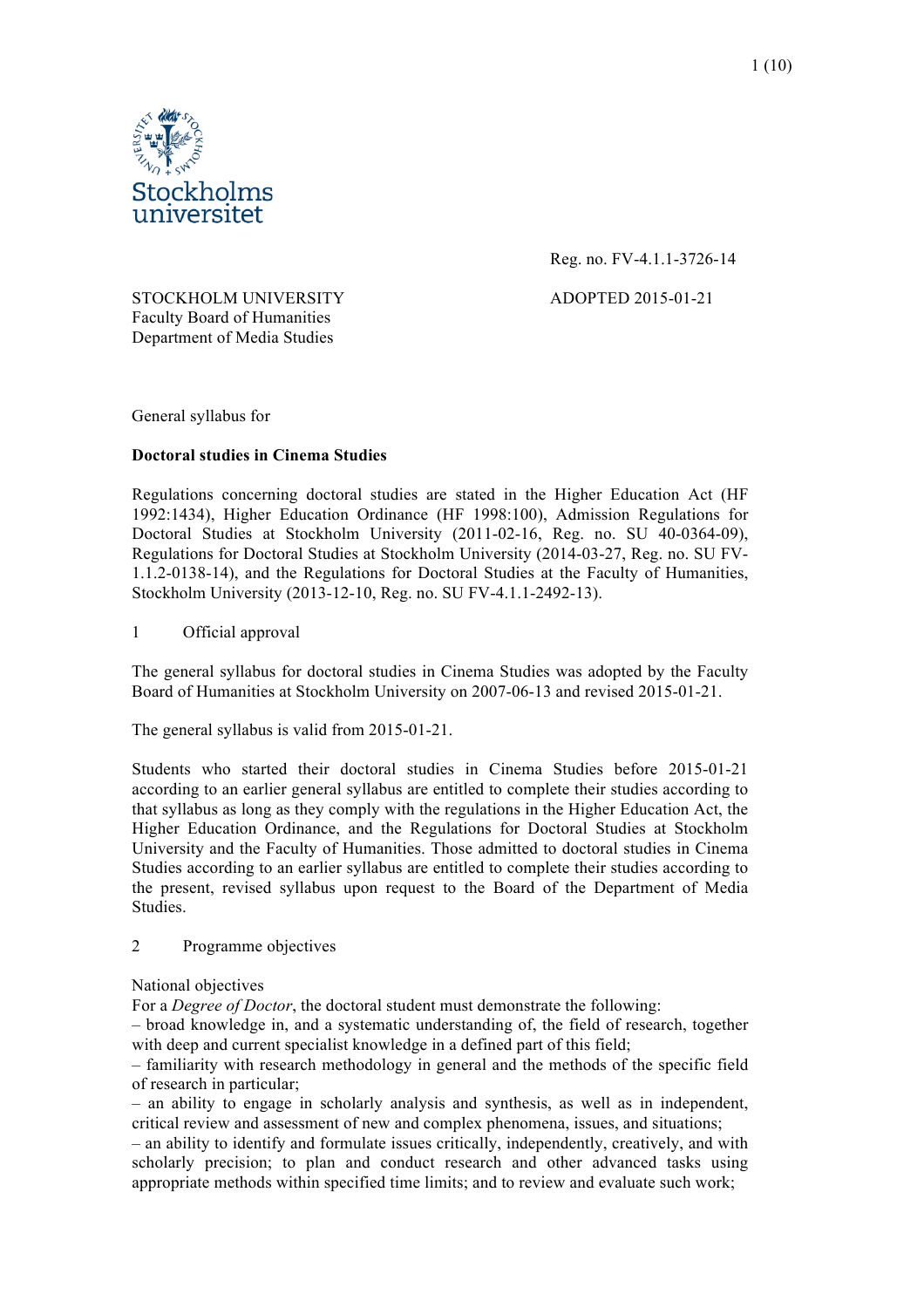– an ability to make a substantial contribution to the development of knowledge through their own research in a thesis;

– an ability to present and discuss research and research findings with authority, in dialogue with the scholarly community and society in general, orally and in writing, in both national and international contexts;

– an ability to identify areas where further knowledge is required;

– the potential to contribute to the development of society and support other people's learning, both in the field of research and education and in other advanced professional contexts;

– intellectual independence and scholarly integrity, as well as an ability to make ethical assessments relating to research;

– insight into the possibilities and limitations of research, its role in society, and our responsibility for how it is used.

For a *Degree of Licentiate*, the doctoral student must demonstrate the following: National objectives

– knowledge and understanding in the field of research, including current specialist knowledge in a defined part of the field, as well as advanced knowledge of research methodology in general and the methods of the specific field of research in particular;

– an ability to identify and formulate issues critically, independently, and creatively; to plan and conduct a limited research project and other advanced tasks using appropriate methods within specified time limits, thereby contributing to the production of knowledge; and to evaluate this work;

– an ability to present and discuss research and research findings clearly, in dialogue with the scholarly community and society in general, orally and in writing, in both national and international contexts;

– the skills required to participate independently in research and development and to work independently in other advanced contexts;

– an ability to make ethical assessments in their own research;

– insight into the possibilities and limitations of research, its role in society, and our responsibility for how it is used;

– an ability to identify areas where further knowledge is required and to take responsibility for developing their knowledge.

# 3 Prerequisites and entry requirements

The applicant must meet the general entry requirements as well as the specific entry requirements. In addition, the applicant must demonstrate the potential to benefit from the training.

## 3.1 General entry requirements

In order to meet the general entry requirements for doctoral studies, the student must have completed a second-cycle degree, completed course requirements of at least 240 higher education credits, of which 60 credits must be in the second cycle, or acquired equivalent knowledge in another way in Sweden or elsewhere.

Anyone who has met the general entry requirements for doctoral studies by 1 July 2007 will subsequently be considered to have general eligibility; however, no longer than until the end of June 2015.

Under special circumstances, the Faculty Board of Humanities may grant an exemption from the general entry requirements for an individual applicant.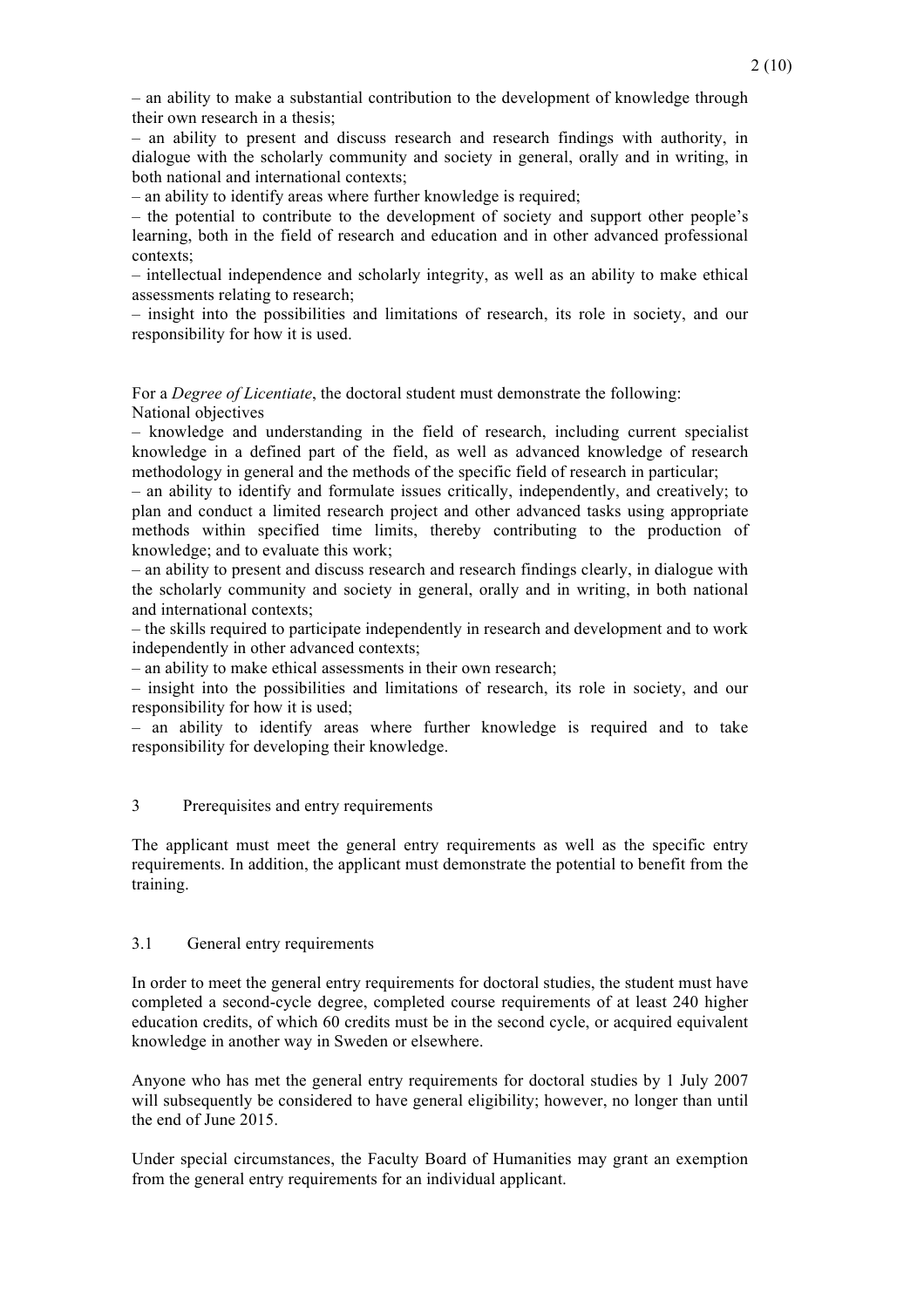## 3.2 Specific entry requirements

An applicant meets the specific entry requirements for doctoral studies in Cinema Studies if he or she has received a passing grade on course work of at least 30 higher education credits from the second cycle in Cinema Studies, including a degree project of at least 15 credits.

In addition, the applicant is required to be proficient in Swedish, Norwegian, Danish and English. This includes the ability to read, speak, and write in these languages.

The entry requirements can also be met by students who have acquired equivalent knowledge in Sweden or elsewhere.

## 4 Admission and selection

Decisions to admit candidates to doctoral studies in Cinema Studies are made by the Board of the Department of Media Studies. The Department Board cannot delegate decisions concerning admission to another body. The Department Board may only admit candidates who will be employed as doctoral students. Decisions to admit candidates with other types of funding than doctoral studentships, or to admit candidates to licentiate studies, are made the Faculty Board of Humanities.

Doctoral students who have previously undertaken studies leading to a licentiate degree and wish to pursue a doctoral degree must apply for the position during a regular application period. If accepted, they will be admitted to a programme for the time remaining for a doctoral degree.

Selection from among applicants who meet the entry requirements for doctoral studies in Cinema Studies is made with reference to their ability to benefit from the training. The selection is made by the Department Board. The selection is based on the following criteria:

## I. QUALIFICATIONS

#### 1. Education in general.

Assessment of the depth and breadth of the applicant's previous education.

#### 2. Scholarly production.

On the basis of the applicant's degree projects from the first and second cycle and, where applicable, other scholarly production, the applicant's ability to benefit from the training is assessed according to the following criteria:

Critical ability Analytical skills **Creativity** Independence Scholarly rigour

The assessment should also consider the aspect of time, that is, to what extent the applicant has demonstrated the ability to complete previous academic projects within specified time limits. In addition, based on a comparison of the academic works, an assessment is made of the applicant's academic development.

#### II. RESEARCH PLAN

In connection with the application, the applicant must describe his/her proposed field of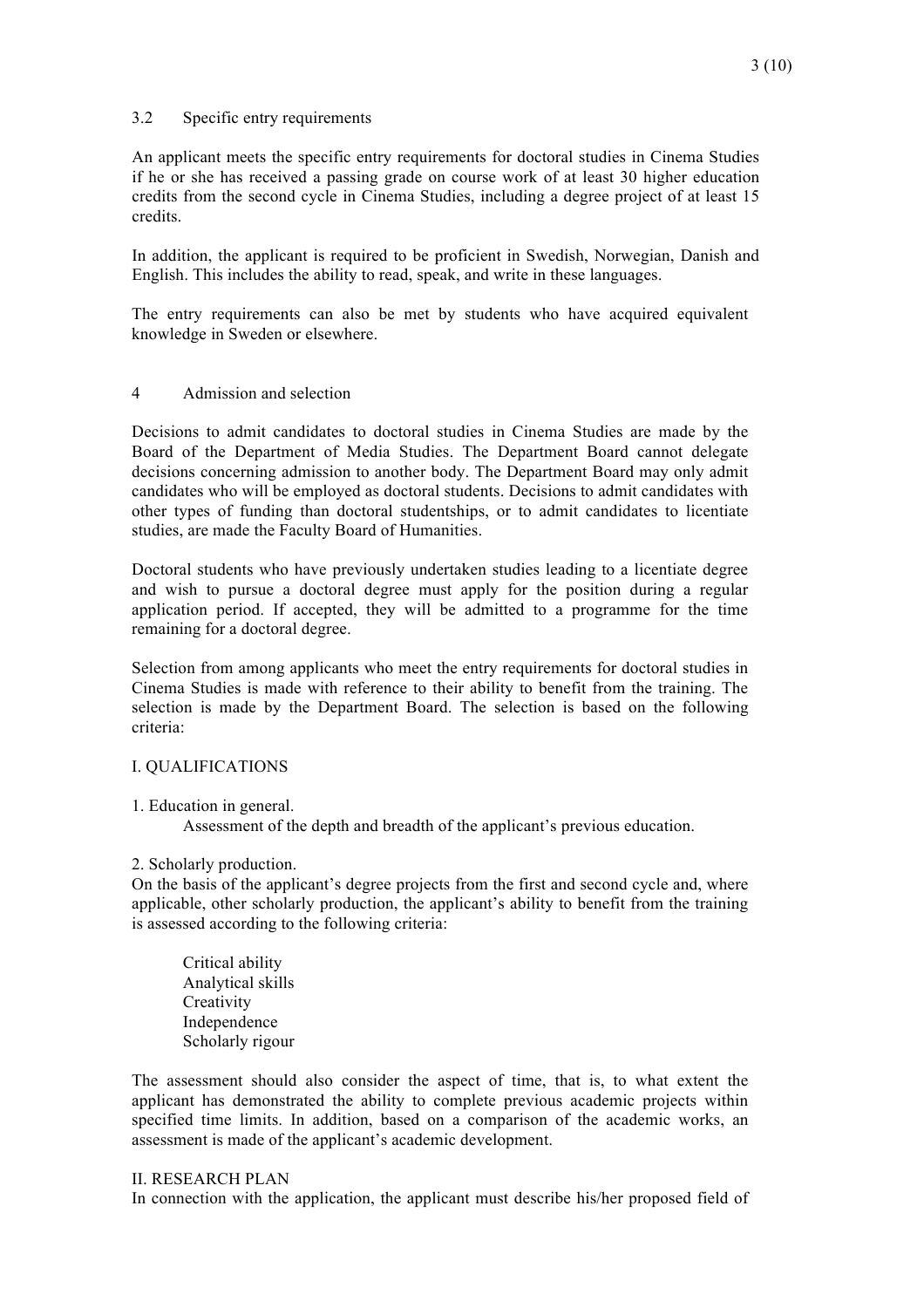research in a research plan. The research plan should contain one or more research problems and an outline of the research project. The research plan is assessed on the basis of:

Relevance **Originality** Potential for completion within the specified time limits (i.e. a period equivalent to four years of full-time study for a doctoral degree, or two years for a licentiate degree)

## III. ABILITY TO COLLABORATE

The applicant's ability to collaborate is assessed on the basis of, for example, references, certificates or interviews.

### IV. ADDITIONAL INFORMATION

When selecting and admitting applicants to third-cycle programmes in Cinema Studies, the Department Board should heed Faculty guidelines.

- 5 Programme content and structure (for licentiate students, see Section 8 below)
- 5.1 General

The programme is planned to cover four academic years of full-time doctoral studies. A doctoral student may request to study part time, but no less than 50 per cent of full-time (i.e. eight years). Doctoral students are expected to devote themselves entirely to their studies and make efficient use of tuition and supervision. For part-time doctoral students, the time of study is extended in proportion to the decreased activity rate.

Third-cycle programmes in Cinema Studies comprise courses worth 60 higher education credits, the equivalent of 2 semesters of full-time study, as well as a thesis worth 180 higher education credits, equivalent to 6 semesters of full-time study.

## 5.2 Individual study plans

All active doctoral students in Cinema Studies must have individual study plans, approved by the Department Board. The individual study plans should be drawn up and reviewed in accordance with Chapter 6, Section 36 of the Higher Education Ordinance, *Regulations for Doctoral Studies at Stockholm University*, and Faculty guidelines.

Copies of the individual study plans and any revisions must be submitted to the Faculty Board at least once a year.

#### 5.3 Courses

The course component comprises 2 semesters of full-time study (i.e. 60 higher education credits) and should be designed to meet the programme objectives described in Section 2 above.

Obligatory courses, 37.5 higher education credits:

The programme does not include any obligatory courses; however, the course component should comprise at least 30 credits of theory and method, as well as any additional course requirements.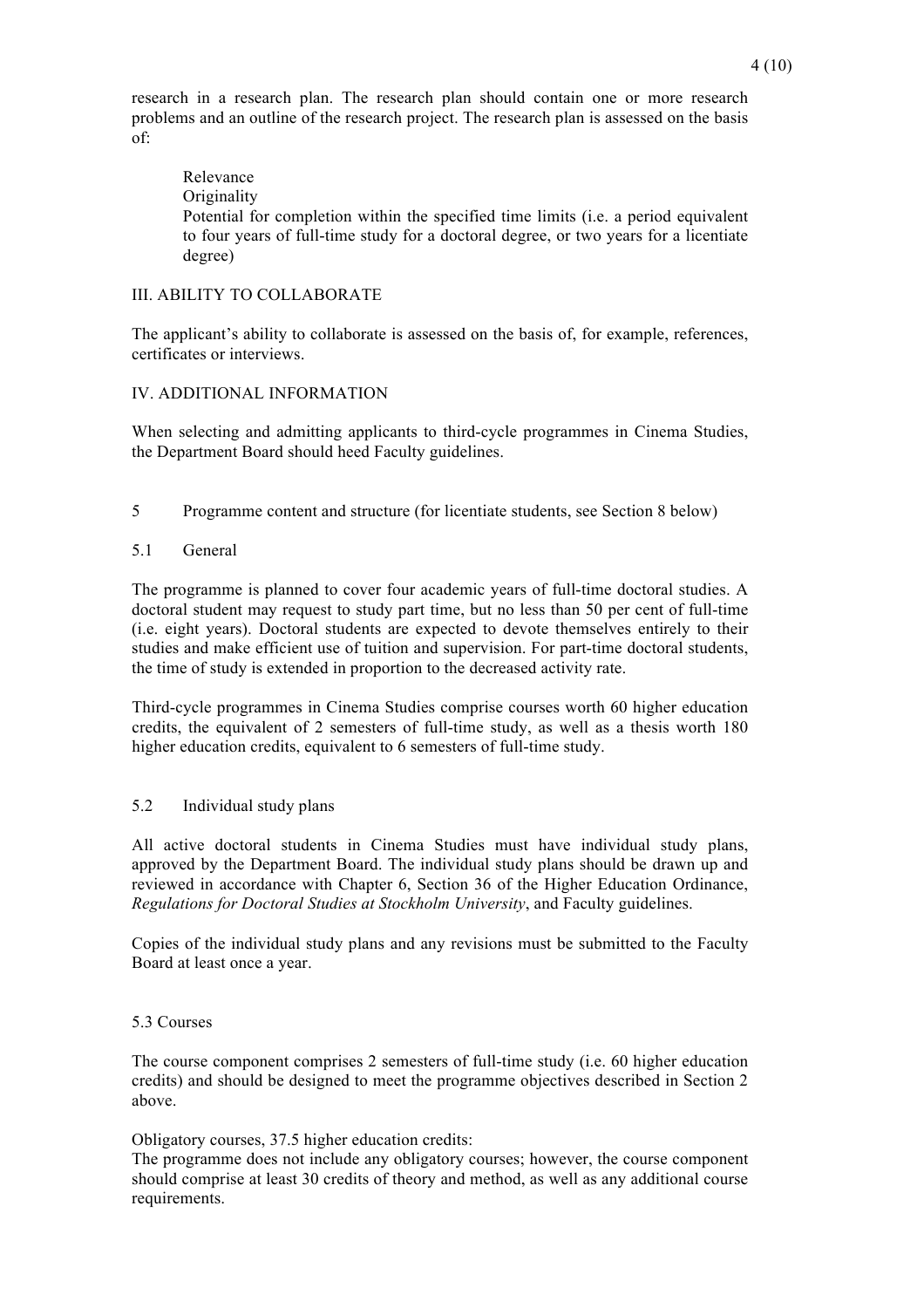The courses must be approved by the principal supervisor before they begin.

The courses and forms of examination should be specified in the individual study plan.

Other courses, 22.5 higher education credits:

Optional thematic courses to be selected in order to broaden the knowledge and gaining systematic understanding within the field of research as well as deep and current specialist knowledge within those research areas most relevant to the thesis.

Optional courses must be approved by the principal supervisor before they begin.

The courses and forms of examination should be specified in the individual study plan.

5.3.3 Seminars

Over the course of the programme, the doctoral student is expected to attend higher seminars and progressively present the results of his or her ongoing research. Active participation in no less than 50% of the seminars are mandatory and is registered in the individual study plan. No course credits are given for seminars.

### 5.4 Doctoral thesis

The topic of the thesis is chosen in consultation with the supervisors at the beginning of the doctoral studies. A starting point for the consultation may be the research plan that the doctoral student submitted with the application for the position.

The thesis should reflect the student's ability to complete the selected research task in a scholarly and independent manner – with or without collaboration – in order to meet the objectives described in Section 2 above.

The thesis should be designed either as a unified, coherent academic work (monograph) or as a compilation of academic papers with an introductory chapter and final conclusion (compilation thesis) written by the doctoral student alone or in collaboration with somebody else.

If the study is carried out as part of a collaboration, the doctoral student's contributions must be clearly distinguishable.

The study and its findings should be presented in such a way that the thesis (including the chapters of the compilation thesis) reaches a level of quality that is commensurable with requirements for publication in an academic series or journal of high quality.

#### 5.4.1 Guidelines for compilation thesis

- Four to five articles (depending on the lenghth of the texts) in journals practising blind-review procedure. The articles must be published or accepted for publishing.

- No article may be co-authored.

- The introductory chapter, with or without a final conclusion, should not fall short of 80 pages in length. Besides the specifications given below, the introductory chapter and the conclusion must bind the articles into one cohesive whole and point towards the overall scholarly contribution of the thesis.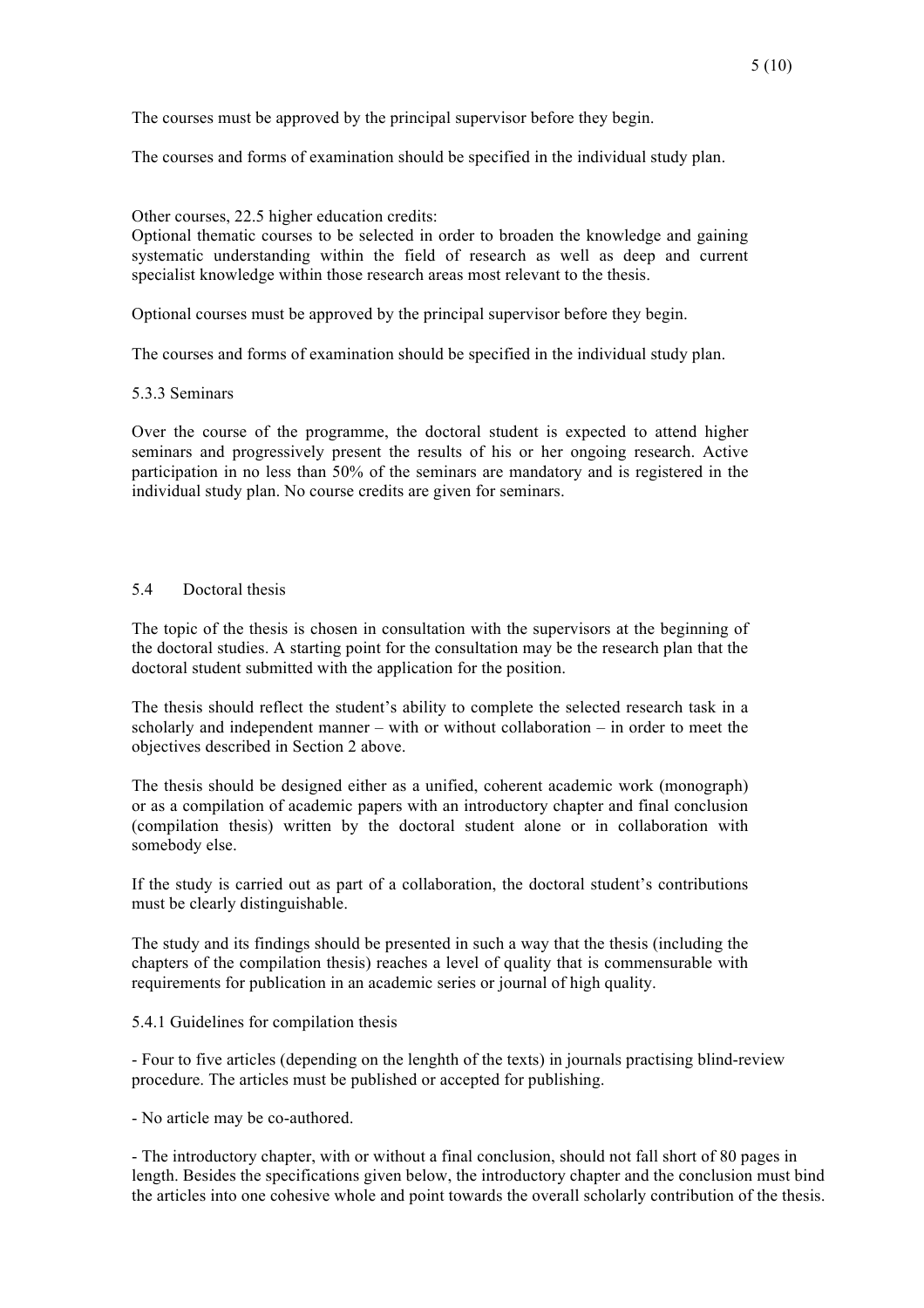Additional requirements:

The thesis is the result of independent research efforts that make a substantial contribution to the development of knowledge.

The aim, research problem, and scholarly methods are clearly presented and motivated.

The methods are applied accurately.

Previous research is presented in such a way that it is clearly separated from the doctoral student's own contributions to the field of research.

The source material is presented and described, and the way the material has been delimited is explained and motivated.

Notes, references, tables, diagrams, etc., are handled with scholarly precision.

The thesis is logically and consistently organised.

The thesis uses appropriate language.

The findings are summarised.

### 5.4.1 Language

The doctoral thesis in Cinema Studies should be written in Swedish, Norwegian, Danish or English.

A thesis written in Swedish must include a summary in English, and vice versa. A thesis written in a language other than Swedish or English must include a summary in both English and Swedish. The summary should provide enough detail that a reader without skills in the language of the thesis is able to gain a clear understanding of the aim and main content of the thesis, the methods used, and the results achieved. References should be made to the different chapters of the thesis. The principal supervisor is responsible for making sure the summary meets these requirements. In the grading process, the assessment of the summary should be part of the overall assessment of the thesis.

An abstract in English, comprising no more than 2,000 characters, including spaces, should accompany the thesis. The abstract should:

include the title of the thesis, the language it was written in, the name of the author/authors, and the name of the university and department;

describe the content of the thesis according to the following structure: research problem, methods, and results;

include key words and other information of significance to automated information systems.

#### 6 Supervision

At the beginning of the studies, each doctoral student should be assigned at least two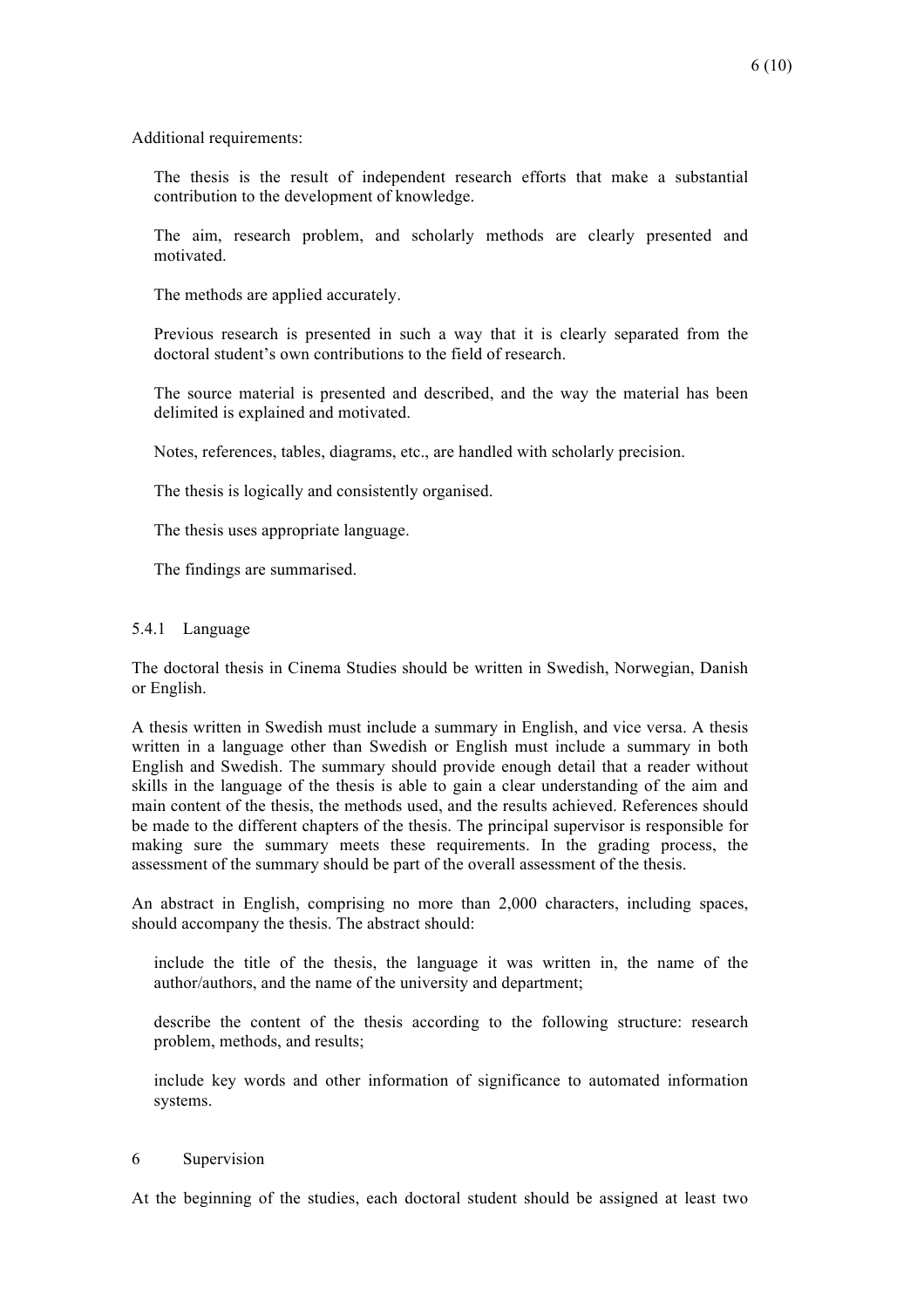supervisors, one of which should be designated as the principal supervisor. The principal supervisor should be employed at Stockholm University. Both supervisors should hold a doctoral degree, and at least one of them should hold the rank of associate professor or higher. Supervisors are appointed by the Board of the Department of Media Studies or – upon the Board's decision – the head of department or a special committee. If this task is delegated to the head of department, he or she must consult with the teachers acting as supervisors for doctoral students in Cinema Studies before making a decision.

On an annual basis, the supervisors and the doctoral student should review what has been accomplished in relation to the individual study plan and establish a detailed plan for the following academic year.

The principal supervisor should ensure that the topic of the thesis is delimited in such a way that the studies can be completed within the specified time of study.

Doctoral students should pursue their studies with the activity rate established in the individual study plan and contact their supervisors as soon as any problems arise (see Section 5.2 above).

Doctoral students are entitled to change supervisors upon request to the Board of the Department of Media Studies.

Doctoral students are entitled to supervision throughout their training unless the Vice-Chancellor, pursuant to Chapter 6, Section 30 of the Higher Education Ordinance, decides otherwise.

The Faculty Board of Humanities has established that at least 80 working hours per year and doctoral student should be reserved for supervision. 30-40 of these hours should be contact time. For part-time doctoral students, the supervision time will be adapted to the activity rate. The extent of supervision may vary depending on how far along in the studies the doctoral student has come. The division of both time and responsibilities between the supervisors should be specified in the individual study plan. The number of meetings with the supervisors each semester should also be specified.

#### 7 Examinations and thesis

Examinations and the thesis are assessed using the grades Pass or Fail.

Examiners of course work within third-cycle programmes in Cinema Studies are teachers specially appointed by the Department Board.

Upon request by the doctoral student, the Board of the Department of Media Studies will decide whether credits from previous studies can be transferred.

A doctoral thesis in Cinema Studies should be defended at a public defence seminar. The defence should be held in Swedish, Norwegian, Danish or English. The defence seminar should follow the current guidelines of the Faculty of Humanities.

### 8 Programmes leading to a licentiate degree

A third-cycle programme comprising at least 120 higher education credits in Cinema Studies may also be completed with a licentiate degree. Prerequisites and entry requirements are regulated under Section 3 above. Admission and selection take place in accordance with Section 4 above.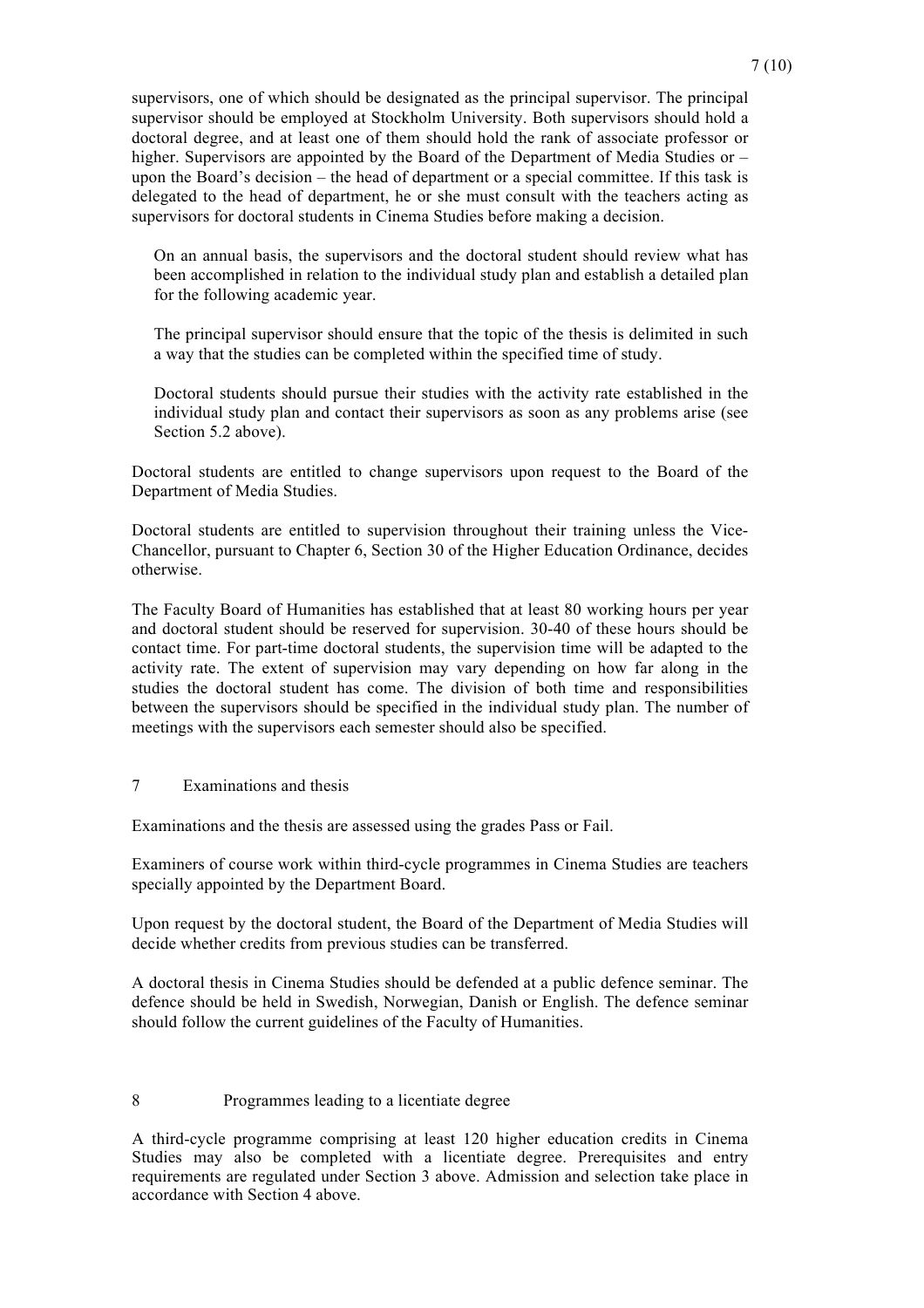A doctoral student in Cinema Studies may initiate his or her studies with an intermediate degree – a licentiate degree. The licentiate degree should comprise at least 120 higher education credits in Cinema Studies.

8.1 Programme objectives

See Section 2 above.

## 8.2 Programme content and structure

The programme is planned to cover two academic years of full-time doctoral studies. A doctoral student may request to study part time, but no less than 50 per cent of full-time (i.e. four years). Doctoral students are expected to devote themselves entirely to their studies and make efficient use of tuition and supervision. For part-time doctoral students, the time of study is extended in proportion to the decreased activity rate.

Third-cycle programmes leading to a licentiate degree in Cinema Studies comprise courses worth 30 higher education credits, the equivalent of 1 semesters of full-time study, as well as a licentiate thesis worth [90] higher education credits, equivalent to 3 semesters of full-time study.

### 8.3 Individual study plans

See Section 5.2 above.

### 8.4. Courses and seminars

#### 8.4.1 Courses

The course component comprises 1 semesters of full-time study (i.e. 30 higher education credits) and should be designed to meet the programme objectives described in Section 2 above.

The programme does not include any specified obligatory courses; however, the course component should comprise at least 30 credits of theory and method, as well as any additional course requirements.

The courses must be approved by the principal supervisor before they begin.

The courses and forms of examination should be specified in the individual study plan.

8.4.2 Other courses, 22.5 higher education credits:

Optional thematic courses to be selected in order to broaden the knowledge and gaining systematic understanding within the field of research as well as deep and current specialist knowledge within those research areas most relevant to the thesis.

Optional courses must be approved by the principal supervisor before they begin.

The courses and forms of examination should be specified in the individual study plan.

8.4.3 Seminars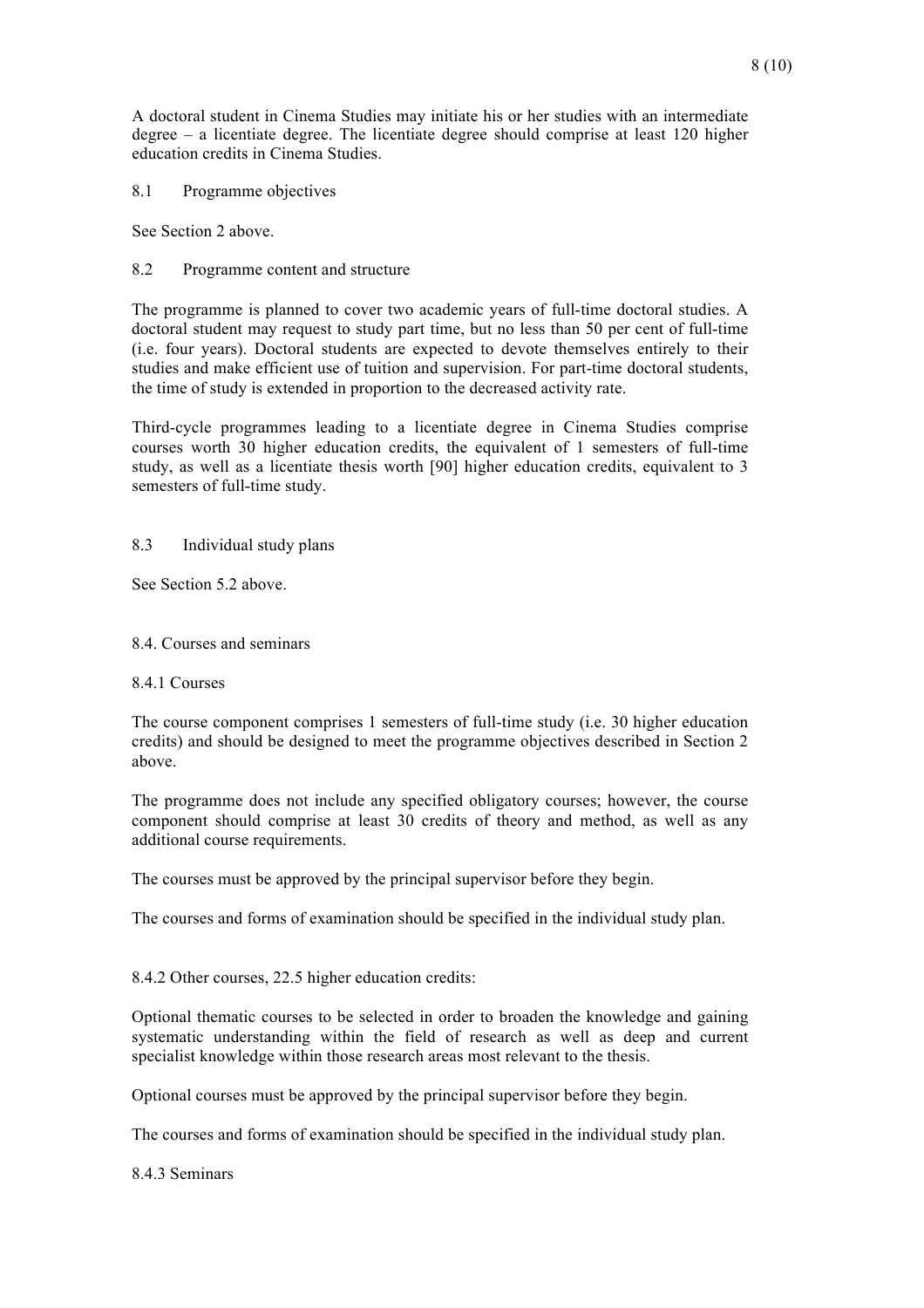Over the course of the programme, the doctoral student is expected to attend higher seminars and progressively present the results of his or her ongoing research. Active participation in no less than 50% of the seminars are mandatory and is registered in the individual study plan. No course credits are given for seminars.

### 8.5 Licentiate thesis

Students working towards a licentiate degree must write a licentiate thesis worth 90 higher education credits. The topic of the thesis is chosen in consultation with the supervisors at the beginning of the studies. A starting point for the consultation may be the research plan that the doctoral student submitted with the application for the position.

The thesis should reflect the student's ability to complete the selected research task in a scholarly and independent manner – with or without collaboration – in order to meet the objectives described in Section 2 above.

The thesis should be designed either as a unified, coherent academic work or as a compilation of academic papers, including an introductory chapter and final conclusion, written by the doctoral student alone or in collaboration with somebody else.

If the study is carried out as part of a collaboration, the doctoral student's contributions must be clearly distinguishable.

The study and its findings should be presented in such a way that the thesis (including the chapters of the compilation thesis) reaches a level of quality that is commensurable with requirements for publication in an academic series or journal of high quality.

Additional requirements:

The thesis is the result of independent research efforts that make a substantial contribution to the development of knowledge.

The aim, research problem, and scholarly methods are clearly presented and motivated.

The methods are applied accurately.

Previous research is presented in such a way that it is clearly separated from the doctoral student's own contributions to the field of research.

The source material is presented and described, and the way the material has been delimited is explained and motivated.

Notes, references, tables, diagrams, etc., are handled with scholarly precision.

The thesis is logically and consistently organised.

The thesis uses appropriate language.

The findings are summarised.

Doctoral students who have not clearly stated an intention to limit their studies to a licentiate degree should choose a topic that allows for the licentiate thesis to be expanded into a doctoral thesis.